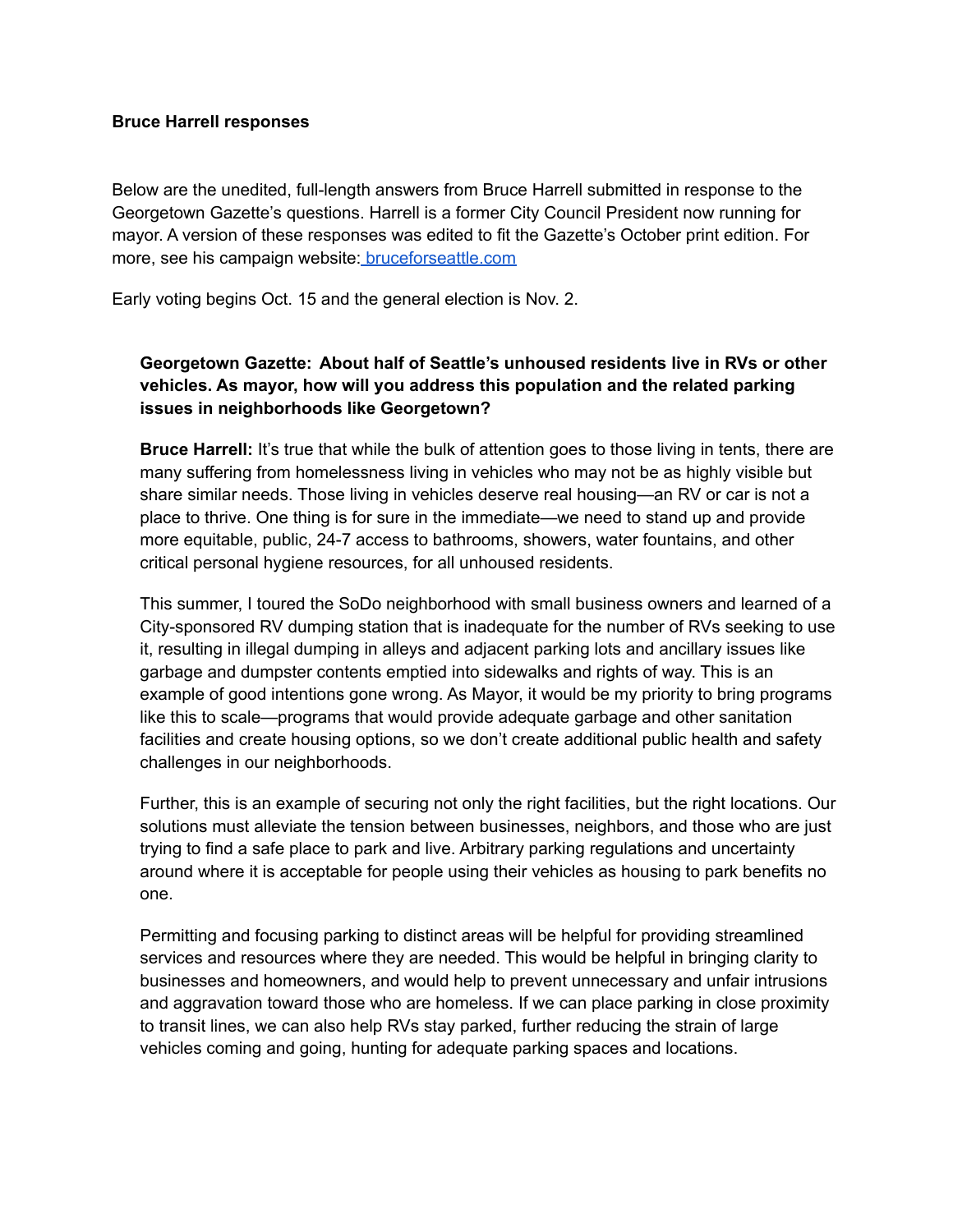Most importantly—while these kinds of lots will provide stability, they should not exist permanently. We need to be urgently creating real supportive housing, so we can offer demonstrably better housing options to those currently living in vehicles.

# **Gazette: During your tenure on the City Council, what actions did you take or support that most improved Georgetown's quality of life? Looking forward, what do you think Georgetown's most pressing issue is now and how will you address it?**

**Harrell:** Below is a list of actions that I took or supported on behalf of Georgetown residents. This list represents just a few of the most pressing issues that I was called to lead on. I will continue to work urgently and collaboratively with Georgetown residents and community leaders. It is my hope that Georgetown residents—who continue to advocate for quality of life—will continue to demand of elected officials that our city persist in becoming a great place to live, raise children and grow old.

## *Legislative actions & support for Georgetown residents*

1. Responded to the community's request to develop micro policing plans for neighborhoods, which included a Micro Policing Plan for Georgetown.

2. Sponsored Statement of Legislative Intent [213-1-B-1](http://clerk.seattle.gov/budgetdocs/2018/statments%20of%20legislative%20intent/213-1-b-1-2018.pdf) to convene a Public Safety Task Force of Georgetown residents to formulate and report to Council recommendations regarding the public safety and vitality of that neighborhood. Link to [report.](https://www.seattle.gov/documents/Departments/Neighborhoods/Shared/Georgetown-PSTF_FinalReport_7.31.2018.pdf)

3. Added \$600,000 in 2018 appropriations to the Seattle Department of Transportation for a new Georgetown to South Park Trail CIP project. Link to budget action [document.](http://clerk.seattle.gov/budgetdocs/2018/green%20sheets/45-1-a-2-2018.pdf)

4. Prioritized investments toward Georgetown Playfield in the Seattle Park District.

5. Prioritized transportation investments, including the Georgetown to Downtown and Georgetown-South Park Trail route identified in the Bicycle Master Plan.

6. Worked to address the dust issue near the recycling facility.

7. Worked to address the issue of truckers parking in the Georgetown Industrial neighborhood.

8. Added \$62,250 to DON's Community Building budget to support updating the historic resource surveys in the Georgetown neighborhood. Link to budget action [document.](http://clerk.seattle.gov/budgetdocs/2014/approved/34-1-a-1_approved.pdf) The proposed surveys would allow Georgetown and the City to determine whether designation as a "conservation district" was appropriate.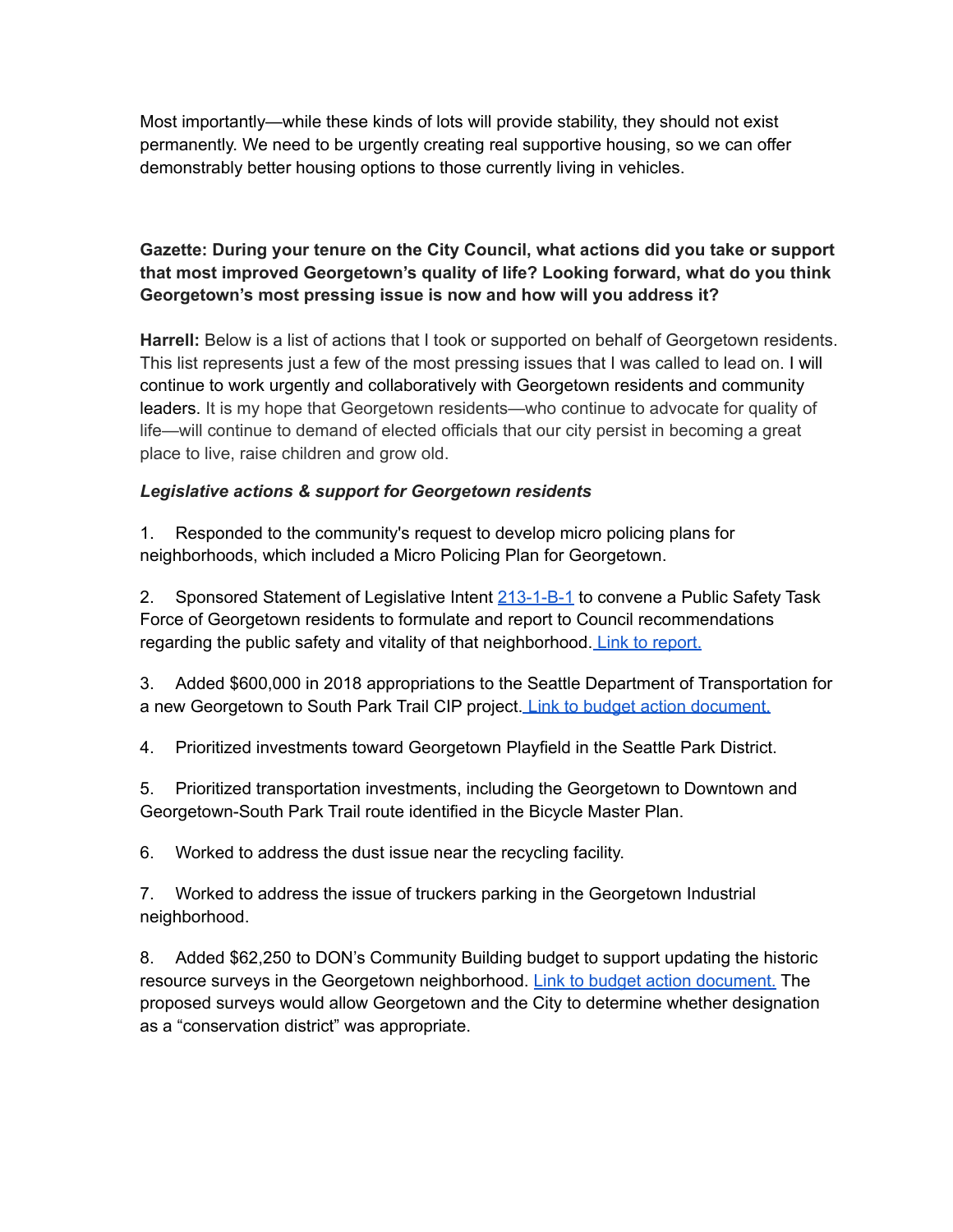This is our opportunity for a new start. My commitment to improve Seattle has never wavered. The energy is here, so let's seize the opportunity. Together, we can reimagine the future of Georgetown. I have a record of policy work and legislation that has helped to improve the quality of life for not only Georgetown residents, but all Seattle residents. I welcome you to learn more about my [legislative](https://onedrive.live.com/view.aspx?resid=62D8082AC418A303!22862&ithint=file%2cdocx&authkey=!AMJTgCAXRd16SZo) and policy record.

### **Gazette: How do your plans for the Seattle Police Department better protect and improve public safety?**

Harrell: In the event of a public safety emergency, far too often, neighbors tell me they're unsure not only *when* police will respond — but *if* they will respond at all. This is completely unacceptable — every person in every community has the absolute right to feel safe.

Rising rates of crime and gun violence, and the City's current aimless and negligent approach to public safety, should concern us all. My steadfast commitment is to restore public safety, ensure maximum seven-minute response times, and build community trust with law enforcement.

Further defunding and department attrition is not a solution. We must restore staffing to national best practices, invest in stronger de-escalation and intervention programs, root out bias with internal culture change, and build a more responsive, representative police force.

We'll review every situation involving a gun and badge, determining when and where uniformed officers are needed. Alternative responses to situations like mental health crises and nonviolent disputes can address issues without escalation, while police focus on calls they're best equipped to address.

Finally, investigative and detective units need resources for thorough, effective investigations — solving homicides, hate crimes, domestic abuse, gun violence, and other serious crimes, holding perpetrators accountable and reducing crime long-term.

#### **Gazette: The City Council enacted law last year to tax corporations and high-earning individuals. Do you support this measure and why?**

**Harrell:** Washington's regressive tax system is incredibly unfair to working class and low-income Seattleites – as the city's hands are tied by our inability to implement progressive taxes on the most wealthy. As we work to maintain public services and programs and expand our efforts to address homelessness, COVID recovery, climate change, and other priorities – we must review all revenue options.

Thinking about additional revenue streams, I believe the wealthy and big business must pay their fair share in our efforts to tackle immediate crises such as homelessness and address the unsustainable inequities in our economy and society. That is why I am supportive of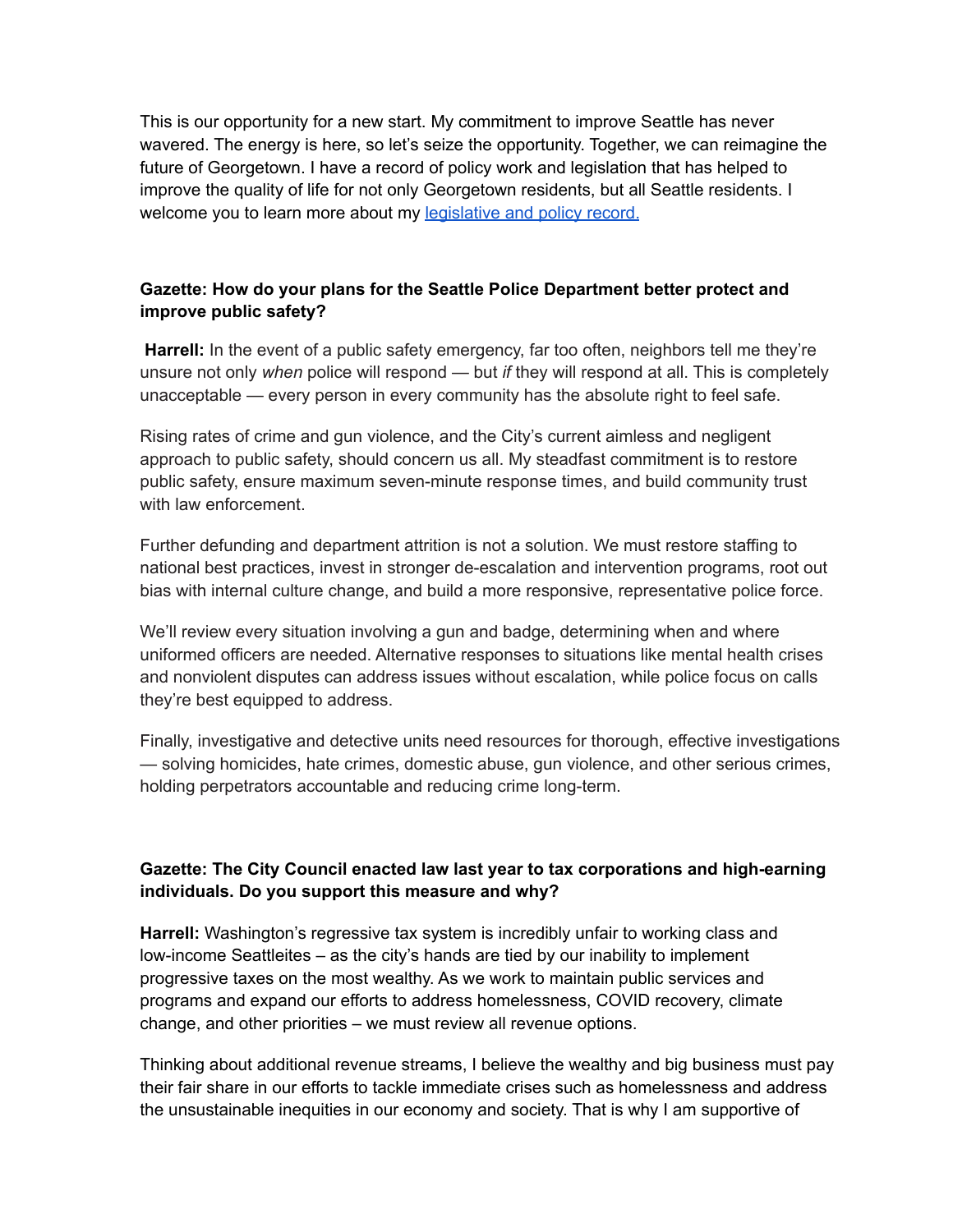JumpStart, as a clearly defined tax funding needed investments and allowing large profitable corporations, many of which have thrived during the pandemic, to pay their fair share. I am open to new progressive revenue with a clearly defined plan for how it can be used to address the challenges we face, and so we can reduce our reliance on sales taxes, property taxes, and others that disproportionately affect seniors, working families, and the most vulnerable.

### **Gazette: What is your favorite Georgetown small business? As mayor, what will you do to support it and those like it?**

**Harrell:** I recall many meaningful experiences with Georgetown's small business community. There are a number of favorite Georgetown small businesses that I have supported over the years. In particular, there is one small business whose products I have shared with my colleagues and friends over the years—**Cakes of Paradise Bakery.** Cakes of Paradise has been there for me, my family, and colleagues at City Hall—Mary Buza-Sims and her family always came through. They brought joy during retirements and public celebrations, i.e., the kickoff of the City of Seattle's 150<sup>th</sup> birthday, and more. I will never forget the amazing 25<sup>th</sup> anniversary cake they made for me, my wife Joanne, and guests. I would be honored to continue to support Cakes of Paradise Bakery.

As Mayor, I look forward to helping small businesses like Cakes of Paradise. The pandemic gazette: What is your favorite Georgetown small business? As mayor, what will you do to support it and those like it?has transformed our city and our small businesses in the last year and a half. Economic recovery will not happen overnight, and small businesses throughout our city—especially those owned by women and Black, Indigenous, and people of color (BIPOC) entrepreneurs—risk falling farther behind. I will protect short term, dedicated resources to help these businesses not only get back on their feet, but expand and take advantage of the opportunities ahead to create more jobs. The City of Seattle will establish new "business to business" partnerships to ensure that smaller businesses and BIPOC entrepreneurs enjoy the ancillary revenues and success of many larger businesses. I have direct expertise in developing these models.

Additionally, few sectors of our economy have been as hard hit as our city's dynamic – and critical – arts, music, food and nightlife economy. Let's re-imagine how we support these critical small businesses and nonprofits—from preservation of historic buildings and venues, to exploration of sustainable revenue to support organizations that advance equity, inspire and teach, and provide a stage for the next Quincy Jones, Macklemore, or countless other creative voices in our community.

As Mayor, I will also examine additional resources and partnerships to further advance [grant](https://www.seattle.gov/arts/programs/grants) [opportunities](https://www.seattle.gov/arts/programs/grants) for cultural organizations, art groups, and individual artists.